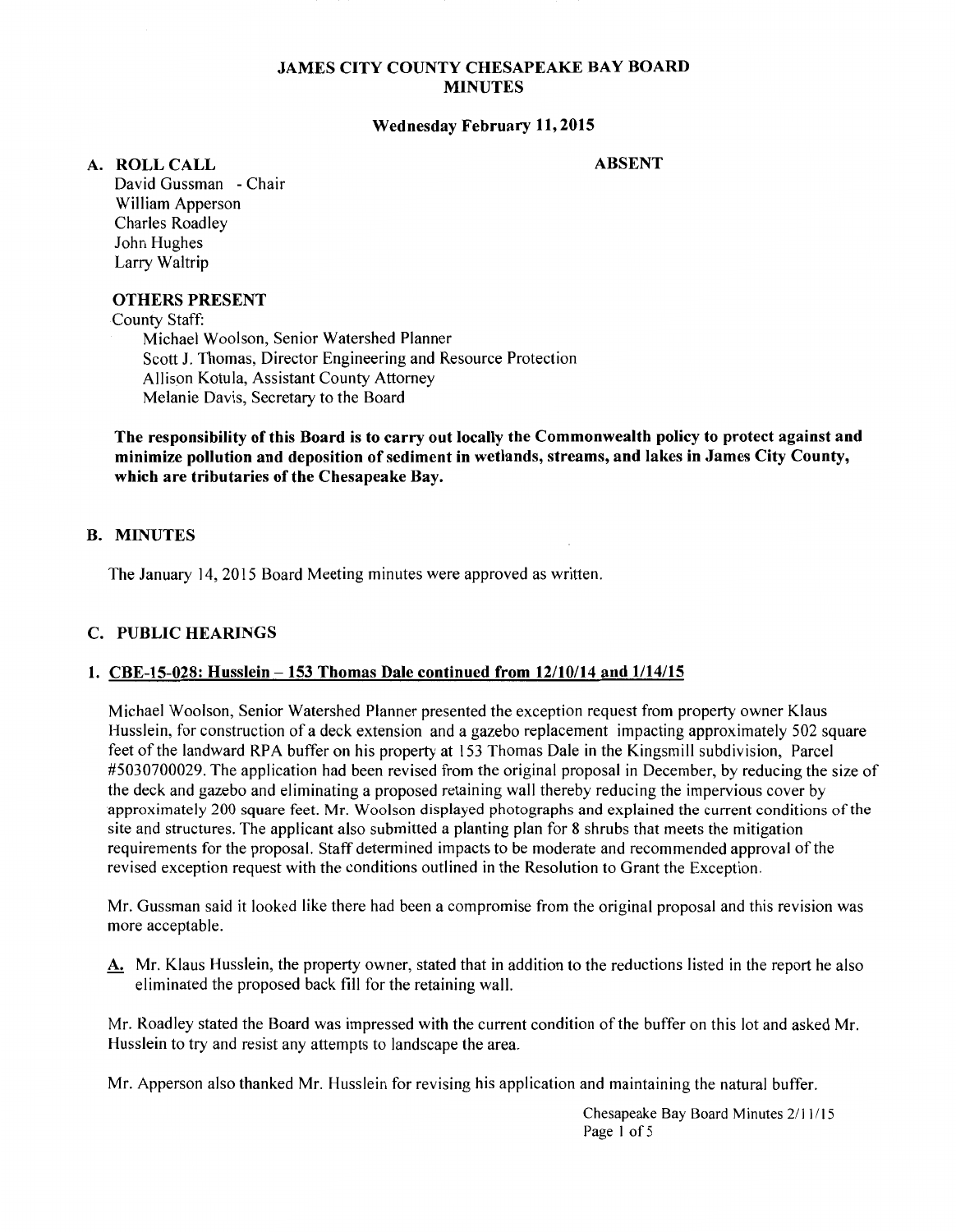Mr. Gussman closed the public hearing as no one else wished to speak.

Mr. Apperson made a motion to adopt the resolution to grant the exception for Chesapeake Bay Board Case CBE-15-028 at 153 Thomas Dale Parcel #5030700029.

The motion was approved by a 5-0 vote.

# RESOLUTION GRANTING AN EXCEPTION ON JCC RE TAX PARCEL #5030700029

- WHEREAS, Mr. Klaus Husslein, (the "Applicant") has applied to the Chesapeake Bay Board of James City County (the "Board") to request an exception to the use of the Resource Protection Area (the "RPA") on a parcel of property identified as JCC RE Tax Parcel No. 5030700029 and further identified as 153 Thomas Dale in the Kingsmill subdivision (the "Property") as set forth in the application CBE-15-028 for the purpose of constructing a deck addition, and a gazebo; and
- WHEREAS, the Board has listened to the arguments presented and has carefully considered all evidence entered into the record.
- NOW, THEREFORE, following a public hearing on December 10, 2014 and continued to February II, 2015, the Chesapeake Bay Board of James City County by a majority vote of its members FINDS that:
	- 1. The exception request is the minimum necessary to afford relief.
	- 2. Granting the exception will not confer upon the Applicant any special privileges denied by Chapter 23, Chesapeake Bay Preservation, of the James City County Code, to other property owners similarly situated in the vicinity.
	- 3. The exception request will be in harmony with the purpose and intent of Chapter 23 of the James City County Code, and is not of substantial detriment to water quality.
	- 4. The exception request is not based on conditions or circumstances that are self-created or selfimposed, nor does the request arise from conditions or circumstances either permitted or nonconforming that are related to adjacent parcels.
	- 5. Reasonable and appropriate conditions are hereby imposed, as set forth below, which will prevent the exception request from causing a degradation of water quality.
	- 6. In granting this exception, the following conditions are hereby imposed to prevent this exception request from causing degradation of water quality:
		- I) The applicant must obtain all other necessary federal, state, and local permits as required for the project.
		- 2) Surety of\$1,000 will be required in a form acceptable to the County Attorney's office to guarantee the mitigation (plants and gravel).
		- 3) This exception request approval shall become null and void if construction has not begun by February 11,2016.
		- 4) Written requests for an extension to an exception shall be submitted to the Engineering and Resource Protection Division no later than 6 weeks prior to the expiration date.

# 2. CBE-15-052: Xanterra Kingsmill - Kingsmill River Course

Michael Woolson, Senior Watershed Planner presented the exception request for construction of a retaining wall at the 13<sup>th</sup> hole tee box creating approximately 60 square feet of impervious cover within the seaward RPA buffer next to the Kingsmill Pond on the Kingsmill River Course, identified as parcel #5030 100001.

> Chesapeake Bay Board Minutes 2/11/15 Page 2 of 5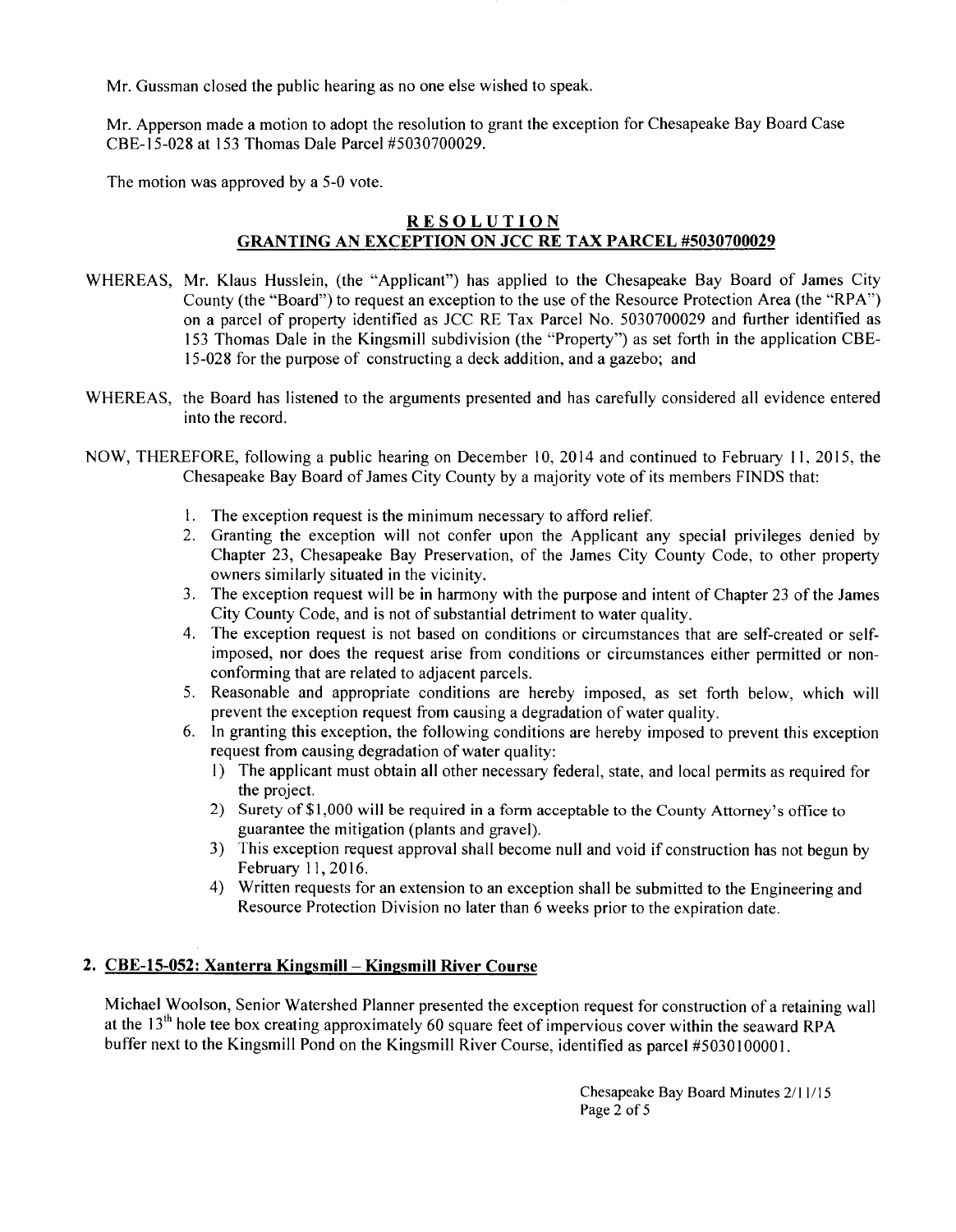The proposed retaining wall will be replacing a failing deck structure that was constructed prior to the RPA designation around the pond. Mr. Woolson described the current conditions of the site, the proposed wall construction, and the proposed mitigation. Staff determined impacts to be minimal and recommended approval of the exception request with the conditions outlined in the Resolution to Grant the Exception.

Mr. Gussman said he noticed the application stated this tee box repair was necessary for the championship LPGA tournament.

Mr. Apperson asked why the tee box was in this specific location if the site was 188 acres.

Mr. Woolson confirmed this was the tee box used in the professional tournaments and explained the 188 acres was the entire parcel size not the 13th hole.

Mr. Gussman opened the public hearing.

- A. Mr. Ray Nice, contractor for the project said he had nothing to add to the presentation but was available to answer any questions.
- Mr. Gussman closed the public hearing as no one else wished to speak.

Mr. Hughes made a motion to adopt the resolution to grant the exception for Chesapeake Bay Board Case CBE-15-052 for the Kingsmill River Course  $13<sup>th</sup>$  hole repair on parcel #5030100001.

The motion was approved by a 5-0 vote.

# RESOLUTION GRANTING AN EXCEPTION ON JCC RE TAX PARCEL 5030100001

- WHEREAS, Mr. Kevin Kolda of Xanterra/Kingsmill Resort, (the "Applicant") has applied to the Chesapeake Bay Board of James City County (the "Board") to request an exception to the use of the Resource Protection Area (the "RPA") on a parcel of property identified as JCC RE Tax Parcel 5030100001 and further identified as Kingsmill River Course, at 1010 Kingsmill Road (the "Property") as set forth in the application CBE-15-052 for construction of a retaining wall and associated fill at the  $13<sup>th</sup>$ hole tee box; and
- WHEREAS, the Board has listened to the arguments presented and has carefully considered all evidence entered into the record.
- NOW, THEREFORE, following a public hearing on February II, 2015, the Chesapeake Bay Board of James City County by a majority vote of its members FINDS that:
	- I. The exception request is the minimum necessary to afford relief.
	- 2. Granting the exception will not confer upon the Applicant any special privileges denied by Chapter 23, Chesapeake Bay Preservation, of the James City County Code, to other property owners similarly situated in the vicinity.
	- 3. The exception request will be in harmony with the purpose and intent of Chapter 23 of the James City County Code, and is not of substantial detriment to water quality.
	- 4. The exception request is not based on conditions or circumstances that are self-created or selfimposed, nor does the request arise from conditions or circumstances either permitted or nonconforming that are related to adjacent parcels.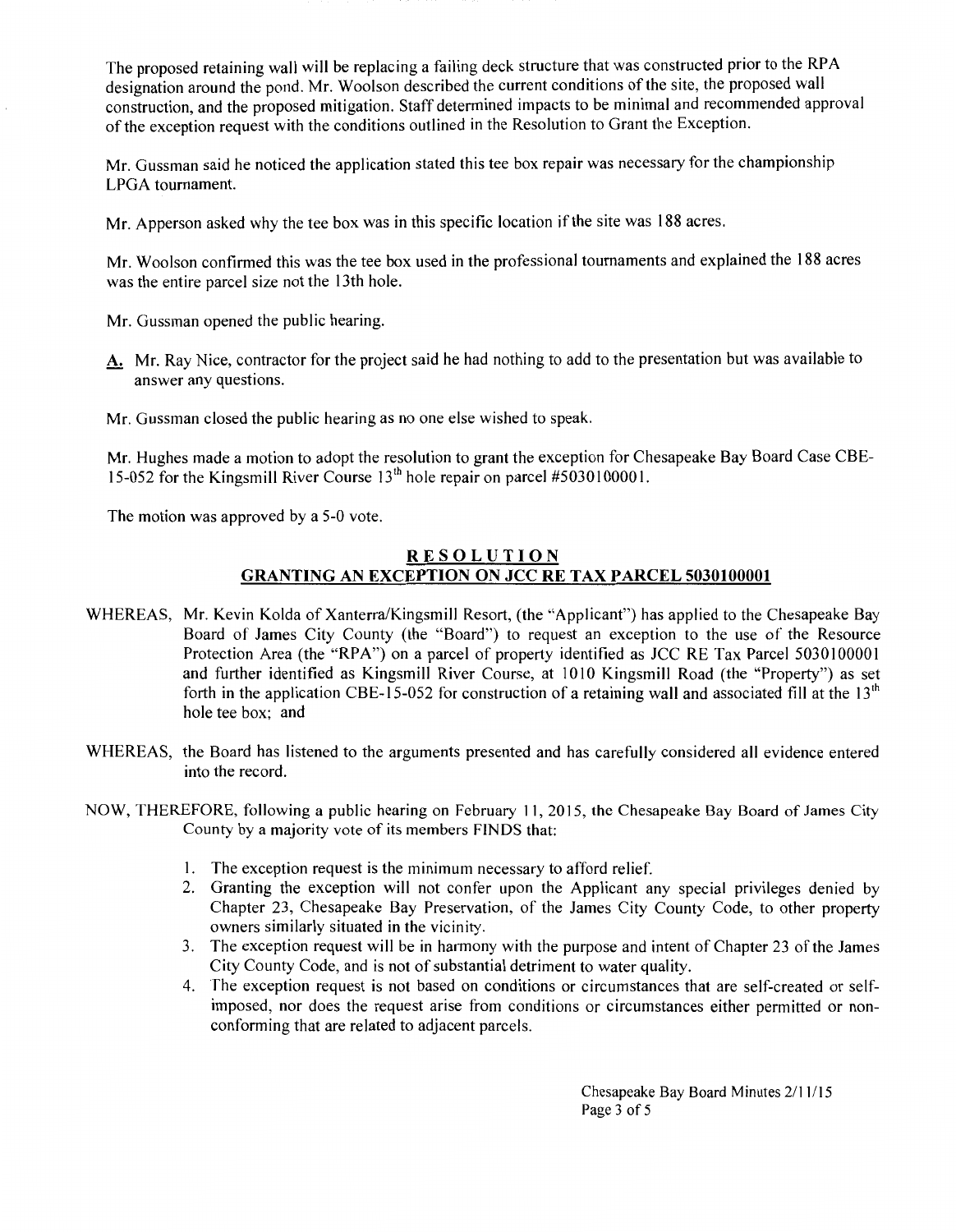- 5. Reasonable and appropriate conditions are hereby imposed, as set forth below, which will prevent the exception request from causing a degradation of water quality.
- 6. In granting this exception, the following conditions are hereby imposed to prevent this exception request from causing degradation of water quality:
	- 1) The applicant must obtain all other necessary local permits as required for the project including a building permit from the County Building Safety and Permits Division for the construction of the retaining wall.
	- 2) A surety of \$500.00 will be required in a form acceptable to the County Attorney's office to guarantee the mitigation plantings.
	- 3) This exception request approval shall become null and void if construction has not begun by February II, 2016.
	- 4) Written requests for an extension to an exception shall be submitted to the Engineering and Resource Protection Division no later than 6 weeks prior to the expiration date.

# 3. CBE-15-051: Allen Parker Builders - 129 Montrose

Michael Woolson, Senior Watershed Planner presented the exception request for construction of a single family home and attached deck at 129 Montrose in the Ford's Colony Subdivision, parcel #3720200166. The proposal will impact approximately 400 square feet of the seaward RPA buffer and 2315 square feet of the landward RPA buffer. Mr. Woolson described the current conditions of the lot including recent wetlands delineation, the topography, and the location and required easements for the sanitary sewer. The proposed mitigation includes an infiltration trench and fully complies with the requirements for the proposal. Staff determined impacts to be moderate and recommended approval of the exception request with the conditions outlined in the Resolution to Grant the Exception.

Mr. Gussman said he could not see a better way to situate a house on this difficult lot.

Mr. Roadley stated the presentation anticipated and answered most of the questions the Board might have. He asked if the trench would receive direct flow from the house gutters or just general lot runoff.

Mr. Gussman opened the public hearing.

- A. Mr. Allen Parker, the applicant, said he always had and would continue to abide by the regulations. He responded to Mr. Roadley that the roof runoff would be directed to the infiltration trench.
- Mr. Gussman closed the public hearing as no one else wished to speak.

Mr. Roadley made a motion to adopt the resolution to grant the exception for Chesapeake Bay Board Case CBE-15-051 at 129 Montrose, parcel #3 720200166.

The motion was approved by a 5-0 vote.

### RESOLUTION GRANTING AN EXCEPTION ON JCC RE TAX PARCEL 3720200166

WHEREAS, Mr. Allen Parker, (the "Applicant") has applied to the Chesapeake Bay Board of James City County (the "Board") to request an exception to the use of the Resource Protection Area (the "RPA") on a parcel of property identified as JCC RE Tax Parcel 3 720200166 and further identified as 129 Montrose in the Ford's Colony subdivision (the "Property") as set forth in the application CBE-15- 051 for the purpose of constructing an single family home and attached deck; and

> Chesapeake Bay Board Minutes 211 1/15 Page 4 of 5